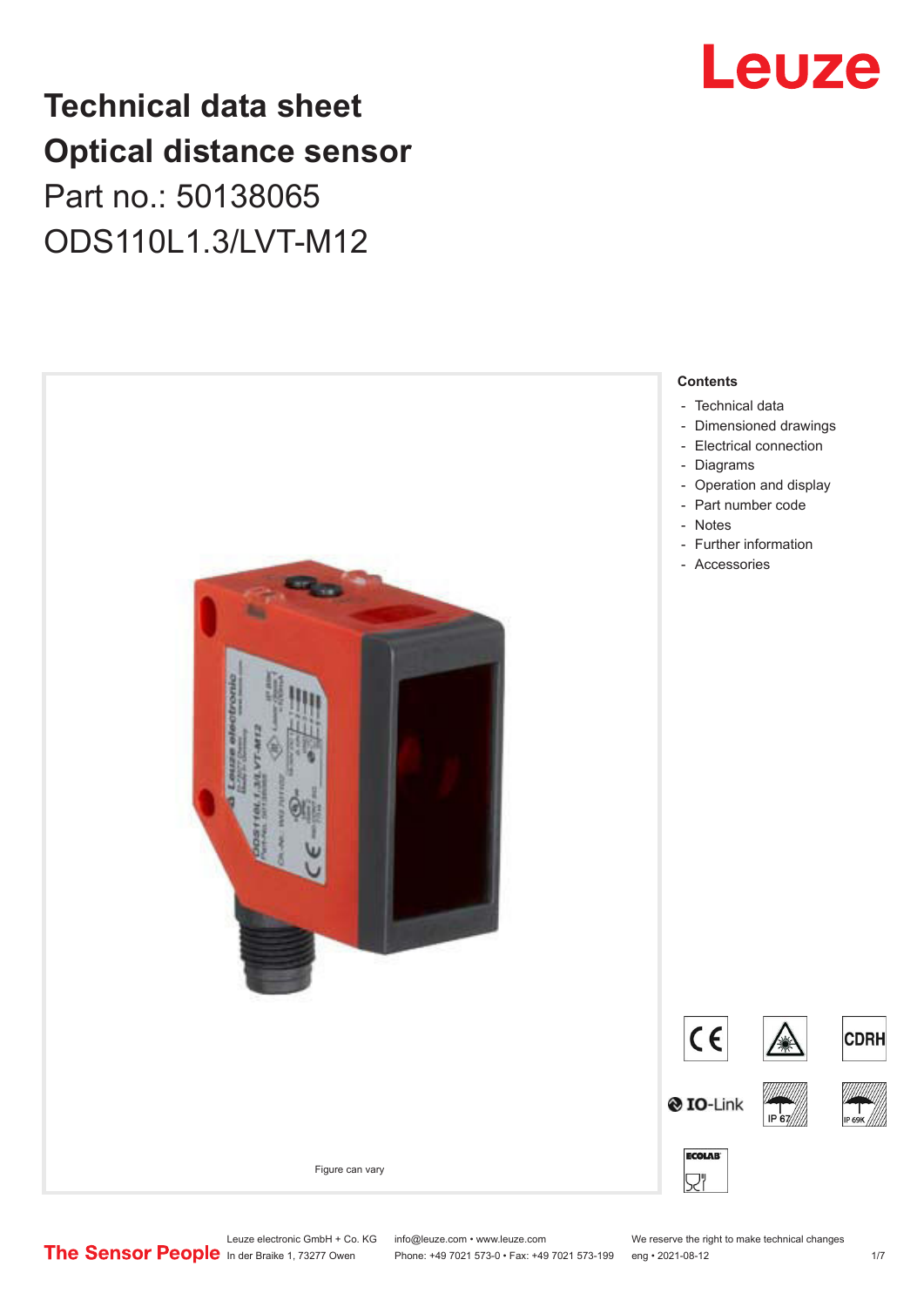# <span id="page-1-0"></span>**Technical data**

#### **Basic data**

| <b>Series</b>           | 110                                         |
|-------------------------|---------------------------------------------|
| Application             | Collision protection for transport vehicles |
|                         | Fill-level monitoring                       |
|                         | Length measurement in material cutting      |
| Type of scanning system | Against object                              |

#### **Optical data**

| Beam path                            | Collimated               |
|--------------------------------------|--------------------------|
| Light source                         | Laser, Red               |
| Laser light wavelength               | 655 nm                   |
| Laser class                          | 1, IEC/EN 60825-1:2007   |
| <b>Transmitted-signal shape</b>      | Pulsed                   |
| Light spot size [at sensor distance] | 5.5 mm x 7 mm [5,000 mm] |
| Type of light spot geometry          | Oval                     |

#### **Measurement data**

| <b>Measurement range (6  90 % diffuse</b> 100  3,000 mm<br>reflection) |                                |
|------------------------------------------------------------------------|--------------------------------|
| Measurement range (90 % diffuse<br>reflection)                         | $1005,000$ mm                  |
| <b>Resolution</b>                                                      | $1.05.0$ mm                    |
| Reproducibility (1 sigma)                                              | , see diagram                  |
| <b>Temperature drift</b>                                               | $2$ mm/ $K$                    |
| <b>Standard measurement object</b>                                     | $50 \times 50$ mm <sup>2</sup> |
| Optical distance measurement prin-<br>ciple                            | Time of flight                 |
| Linearity error                                                        | $30 \text{ mm}$                |

#### **Electrical data**

| <b>Protective circuit</b> |                                                | Polarity reversal protection                                      |
|---------------------------|------------------------------------------------|-------------------------------------------------------------------|
|                           |                                                | Short circuit protected                                           |
|                           |                                                |                                                                   |
|                           | Performance data                               |                                                                   |
|                           | Supply voltage U <sub>B</sub>                  | 18  30 V, DC                                                      |
|                           | <b>Open-circuit current</b>                    | 60 mA                                                             |
|                           | <b>Inputs</b>                                  |                                                                   |
|                           | Number of teach inputs                         | 1 Piece(s)                                                        |
|                           |                                                |                                                                   |
|                           | <b>Teach inputs</b>                            |                                                                   |
|                           | <b>Voltage type</b>                            | <b>DC</b>                                                         |
|                           | <b>Switching voltage</b>                       | high: $+U_p$                                                      |
|                           |                                                |                                                                   |
|                           | Teach input 1                                  |                                                                   |
|                           | <b>Assignment</b>                              | Connection 1, pin 5                                               |
|                           |                                                |                                                                   |
|                           | <b>Outputs</b>                                 |                                                                   |
|                           | Number of analog outputs                       | 1 Piece(s)                                                        |
|                           | Number of digital switching outputs 1 Piece(s) |                                                                   |
|                           | <b>IO-Link note</b>                            | Two switching outputs via IO-Link<br>process data (SSC 1 & SSC 2) |
|                           | Analog outputs                                 |                                                                   |
|                           |                                                |                                                                   |
|                           | Analog output 1                                |                                                                   |
|                           | <b>Type</b>                                    | Voltage                                                           |

|      | <b>Switching output 1</b>         |                                                              |
|------|-----------------------------------|--------------------------------------------------------------|
|      | <b>Assignment</b>                 | Connection 1, pin 4                                          |
|      | <b>Switching element</b>          | Transistor, Push-pull                                        |
|      | <b>Switching principle</b>        | IO-Link / light switching (PNP)/dark swit-<br>ching (NPN)    |
|      | <b>Timing</b>                     |                                                              |
|      | Response time                     | 20 ms, Axial object approach / 4 ms,<br>lateral object entry |
|      | Interface                         |                                                              |
| Type |                                   | IO-Link                                                      |
|      |                                   |                                                              |
|      | <b>IO-Link</b><br><b>COM</b> mode | COM <sub>2</sub>                                             |
|      | <b>Profile</b>                    | Common Profile                                               |
|      | Min. cycle time                   | $COM2 = 2.7$ ms                                              |
|      | <b>Frame type</b>                 | 2.2                                                          |
|      | Port type                         | A                                                            |
|      | <b>Specification</b>              | V1.1                                                         |
|      | Device ID                         | 0x00087E                                                     |
|      | SIO-mode support                  | Yes                                                          |
|      | Process data, length              | 24 bit                                                       |
|      |                                   |                                                              |
|      | <b>Connection</b>                 |                                                              |
|      | <b>Number of connections</b>      | 1 Piece(s)                                                   |
|      | <b>Connection 1</b>               |                                                              |
|      | <b>Function</b>                   | Signal IN                                                    |
|      |                                   | Signal OUT                                                   |
|      |                                   | Voltage supply                                               |
|      | <b>Type of connection</b>         | Connector, Turning, 90°                                      |
|      | <b>Thread size</b>                | M <sub>12</sub>                                              |
|      | <b>Type</b>                       | Male                                                         |
|      | <b>Material</b>                   | <b>Plastic</b>                                               |
|      | No. of pins                       | 5-pin                                                        |
|      | Encoding                          | A-coded                                                      |
|      | <b>Mechanical data</b>            |                                                              |
|      | Design                            | Cubic                                                        |
|      | Dimension (W x H x L)             | 23 mm x 50 mm x 50 mm                                        |
|      | <b>Housing material</b>           | Plastic                                                      |
|      | <b>Plastic housing</b>            | <b>ABS</b>                                                   |
|      | Lens cover material               | Plastic / PMMA                                               |
|      | Net weight                        | 42 <sub>g</sub>                                              |
|      | <b>Housing color</b>              | Red                                                          |
|      | Type of fastening                 | Through-hole mounting                                        |
|      |                                   | Via optional mounting device                                 |
|      | <b>Operation and display</b>      |                                                              |
|      | Type of display                   | LED                                                          |
|      | <b>Number of LEDs</b>             | 2 Piece(s)                                                   |
|      | <b>Operational controls</b>       | Control buttons                                              |
|      |                                   | PC software                                                  |
|      |                                   |                                                              |
|      | <b>Environmental data</b>         |                                                              |
|      | Ambient temperature, operation    | $-4050 °C$                                                   |

Leuze

| Ambient temperature, operation    | -40  50 °C         |
|-----------------------------------|--------------------|
| Ambient temperature, storage      | $-4080 °C$         |
| Extraneous light protection, max. | $5.000 \text{ lx}$ |

Assignment Connection 1, pin 2

**Switching outputs**

**Voltage type** DC

Leuze electronic GmbH + Co. KG info@leuze.com • www.leuze.com We reserve the right to make technical changes<br>
The Sensor People in der Braike 1, 73277 Owen Phone: +49 7021 573-0 • Fax: +49 7021 573-199 eng • 2021-08-12 Phone: +49 7021 573-0 • Fax: +49 7021 573-199 eng • 2021-08-12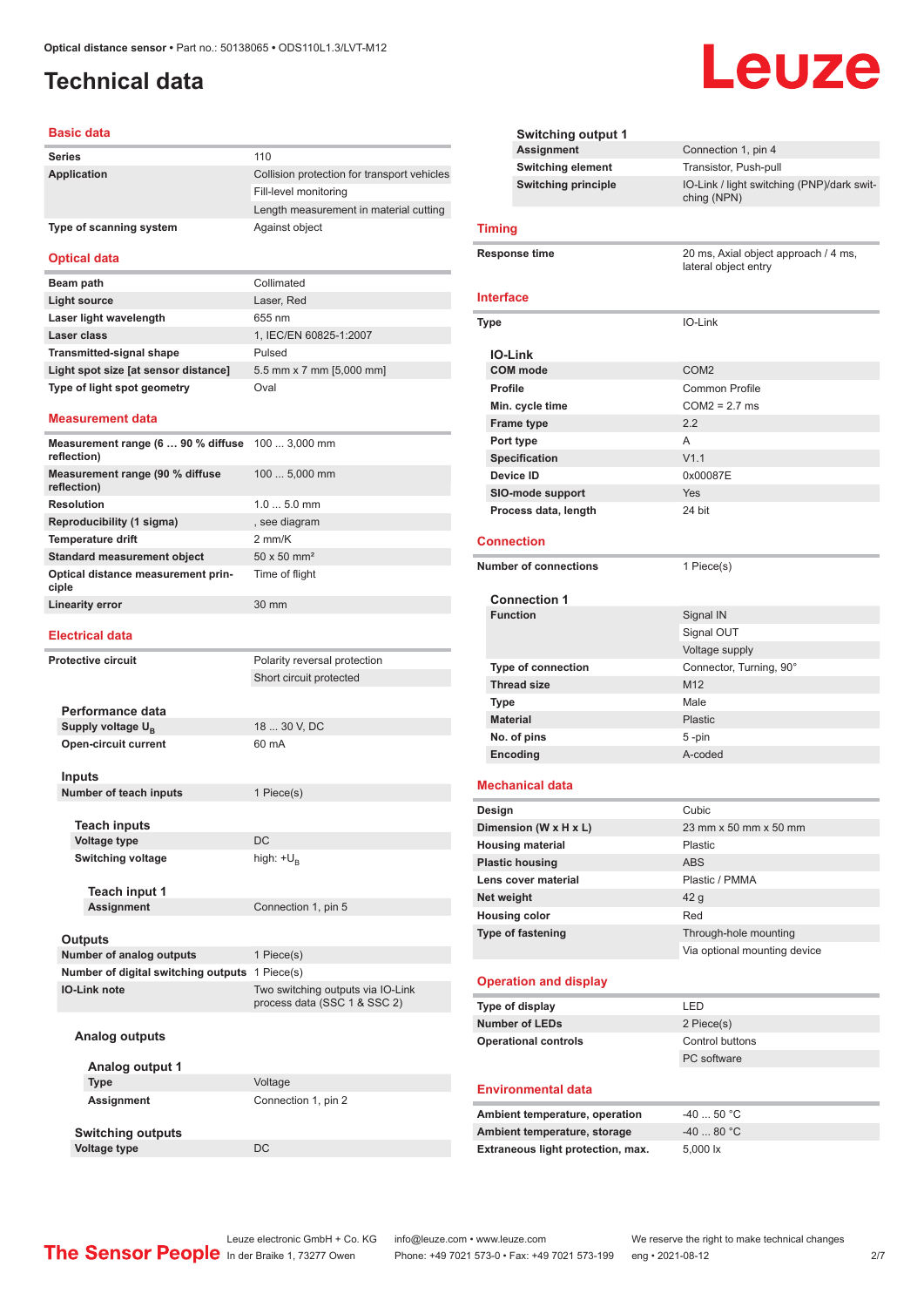# <span id="page-2-0"></span>**Technical data**

# Leuze

#### **Certifications**

| Degree of protection     | IP 67            |
|--------------------------|------------------|
|                          | IP 69K           |
| <b>Protection class</b>  | Ш                |
| <b>Certifications</b>    | c UL US          |
| <b>Standards applied</b> | IEC/EN 60947-5-2 |
|                          |                  |

|  | <b>Classification</b> |  |
|--|-----------------------|--|
|  |                       |  |

| <b>Customs tariff number</b> | 90318080 |
|------------------------------|----------|
| eCl@ss 5.1.4                 | 27270801 |
| eCl@ss 8.0                   | 27270801 |
| eCl@ss 9.0                   | 27270801 |
| eCl@ss 10.0                  | 27270801 |
| eCl@ss 11.0                  | 27270801 |
| <b>ETIM 5.0</b>              | EC001825 |
| <b>ETIM 6.0</b>              | EC001825 |
| <b>ETIM 7.0</b>              | EC001825 |

# **Dimensioned drawings**

All dimensions in millimeters



- a Yellow LED d Transmitter
- b Green LED
- e Receiver
- c Control buttons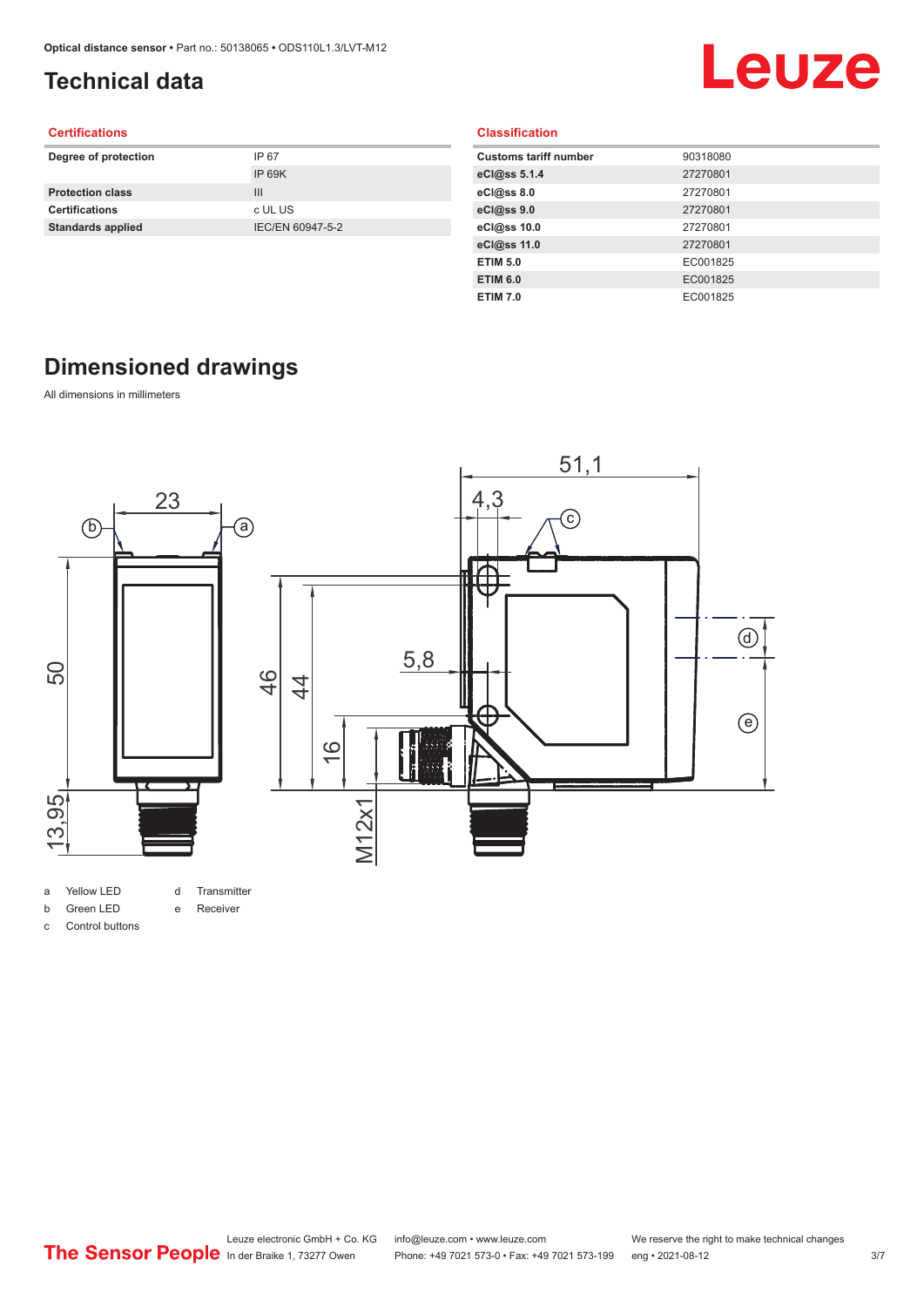## <span id="page-3-0"></span>**Electrical connection**

#### **Connection 1**

| <b>Function</b>    | Signal IN      |
|--------------------|----------------|
|                    | Signal OUT     |
|                    | Voltage supply |
| Type of connection | Connector      |
| <b>Thread size</b> | M12            |
| <b>Type</b>        | Male           |
| <b>Material</b>    | Plastic        |
| No. of pins        | $5$ -pin       |
| Encoding           | A-coded        |

#### **Pin Pin assignment**

| 1              | 18  30 V DC +   |
|----------------|-----------------|
| $\overline{2}$ | OUT V           |
| 3              | <b>GND</b>      |
| $\overline{4}$ | IO-Link / OUT 1 |
| 5              | Teach-in        |
|                |                 |

## **Diagrams**

Repeatability (50 Hz)



#### Repeatability (250 Hz)



- a Axial object approach
- b Repeatability (50 Hz)
- c Distance [m]
- 1 White 90%
- 2 Gray 18%
- 3 Black 6%

- a Lateral object approach
- b Repeatability (250 Hz)
- c Distance [m]
- 1 White 90%
- 2 Gray 18%
- 3 Black 6%



Leuze electronic GmbH + Co. KG info@leuze.com • www.leuze.com We reserve the right to make technical changes<br>
The Sensor People in der Braike 1, 73277 Owen Phone: +49 7021 573-0 • Fax: +49 7021 573-199 eng • 2021-08-12

Phone: +49 7021 573-0 • Fax: +49 7021 573-199 eng • 2021-08-12

# Leuze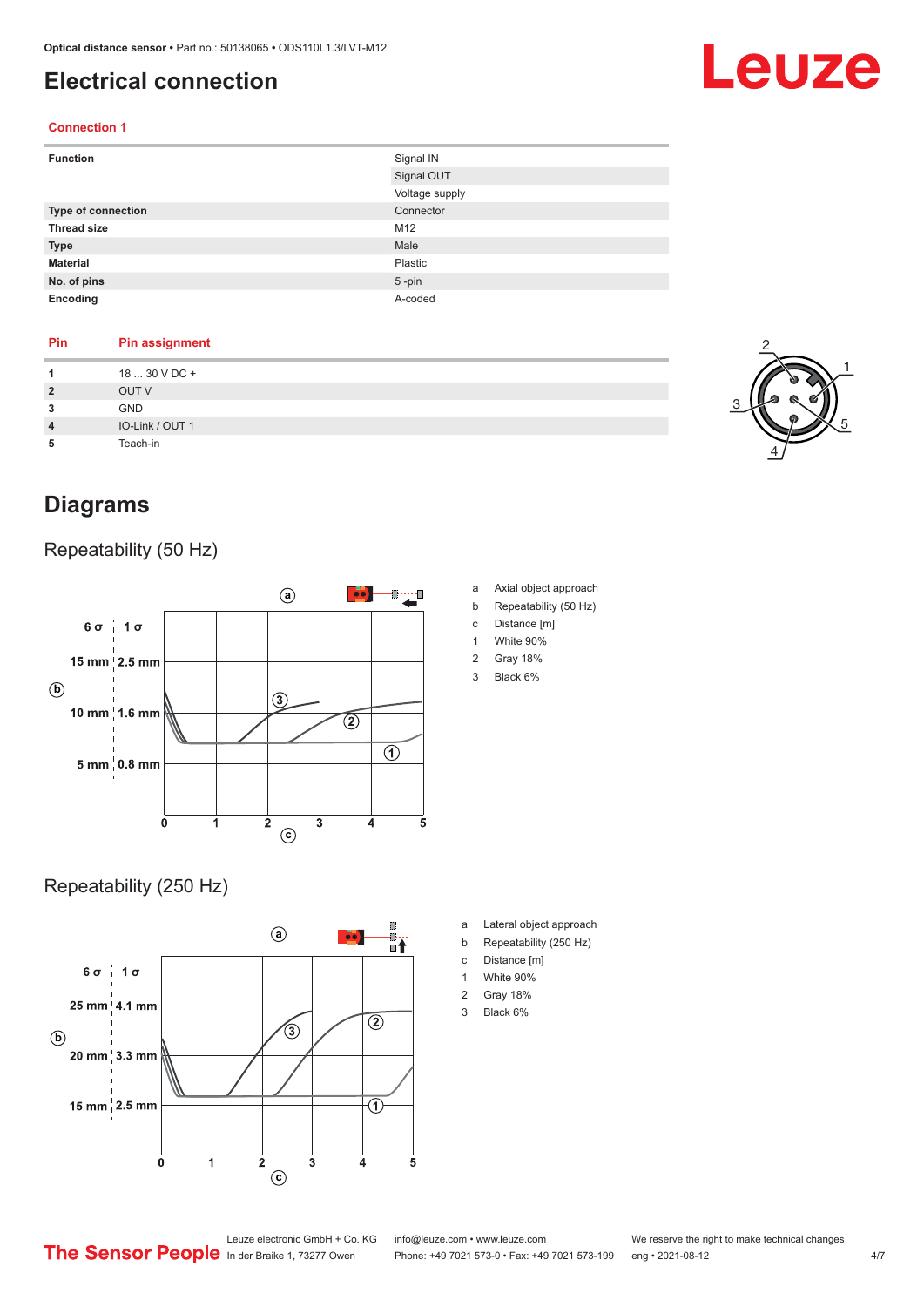### <span id="page-4-0"></span>**Diagrams**

# Leuze

#### Analog characteristic curve



# **Operation and display**

| <b>LED</b>     | <b>Display</b>           | <b>Meaning</b>                   |
|----------------|--------------------------|----------------------------------|
|                | Yellow, continuous light | Switching output/switching state |
| $\overline{2}$ | Green, continuous light  | Operating voltage applied        |
|                | Yellow, continuous light | Analog output status display     |

### **Part number code**

Part designation: **XXX110YY.Z/ABC-DDD**

| <b>XXX110</b>  | <b>Operating principle</b><br>ODS110: Optical distance sensor<br>HT110: diffuse reflection sensor with background suppression                                                                     |
|----------------|---------------------------------------------------------------------------------------------------------------------------------------------------------------------------------------------------|
| YY             | Light source<br>L1: laser class 1                                                                                                                                                                 |
| z              | Equipment<br>3: Control buttons for configuration                                                                                                                                                 |
| $\overline{A}$ | Switching output/function OUT 1/IN: Pin 4 or black conductor<br>$L: IO-Link$                                                                                                                      |
| B              | Switching output / function OUT 2/IN: pin 2 or white conductor<br>6: push-pull switching output, PNP light switching, NPN dark switching<br>C: Current output<br>T: teach-in<br>V: Voltage output |
| C              | Switching output / function OUT 3/IN: Pin 5<br>X: pin not used<br>T: teach-in                                                                                                                     |
| <b>DDD</b>     | <b>Electrical connection</b><br>M12: M12 connector                                                                                                                                                |



 $\%$  A list with all available device types can be found on the Leuze website at www.leuze.com.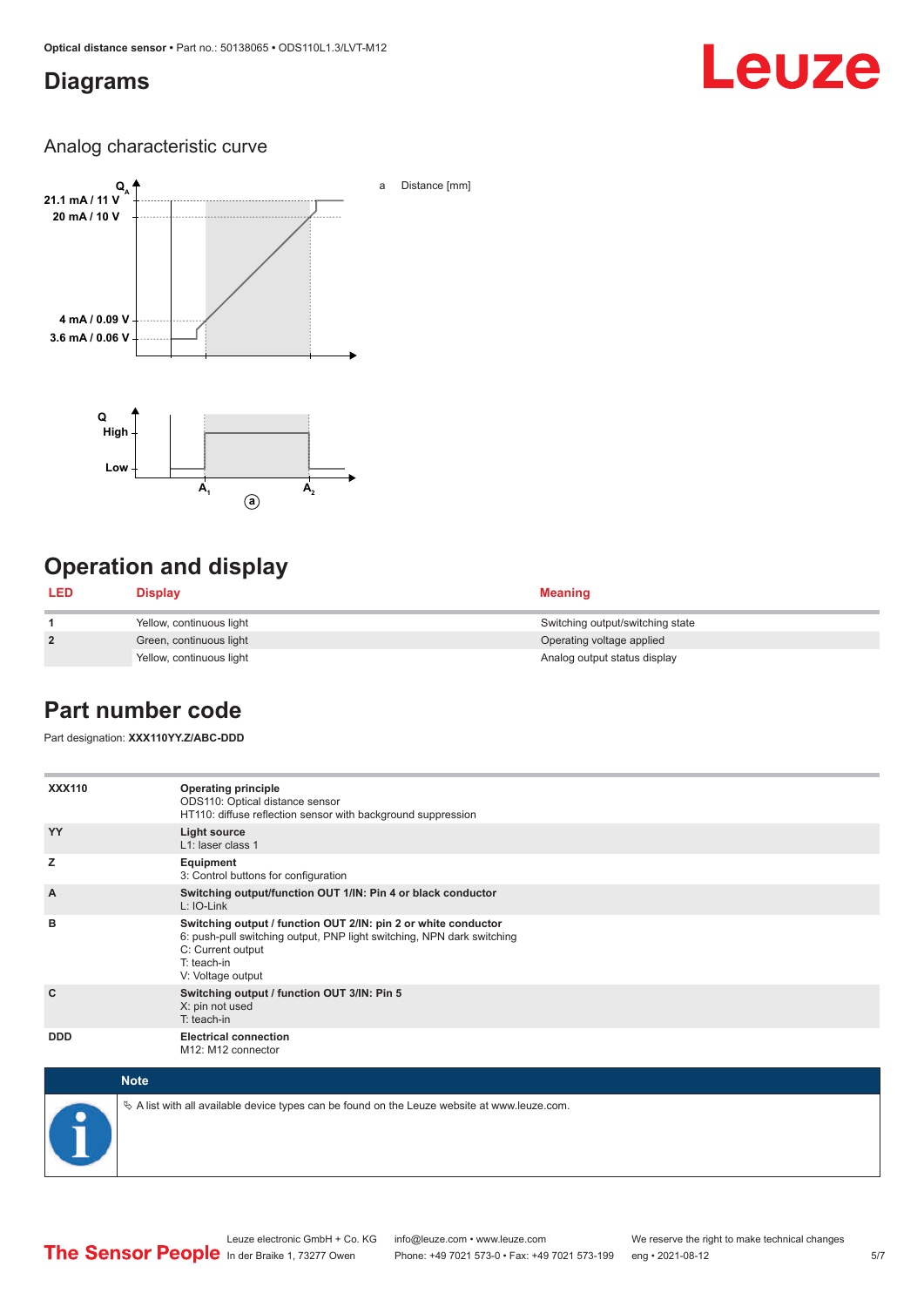#### <span id="page-5-0"></span>**Notes**

#### **Observe intended use!**

 $\%$  This product is not a safety sensor and is not intended as personnel protection.

 $\%$  The product may only be put into operation by competent persons.

 $\%$  Only use the product in accordance with its intended use.



|   | <b>WARNING! LASER RADIATION - CLASS 1 LASER PRODUCT</b>                                                                                                                                                                                                    |
|---|------------------------------------------------------------------------------------------------------------------------------------------------------------------------------------------------------------------------------------------------------------|
| 美 | The device satisfies the requirements of IEC 60825-1:2007 (EN 60825-1:2007) safety requiations for a product of laser class 1 as well as the<br>U.S. 21 CFR 1040.10 regulations with deviations corresponding to "Laser Notice No. 50" from June 24, 2007. |
|   | $\&$ Observe the applicable statutory and local laser protection regulations.                                                                                                                                                                              |
|   | $\%$ The device must not be tampered with and must not be changed in any way.                                                                                                                                                                              |
|   | There are no user-serviceable parts inside the device.                                                                                                                                                                                                     |
|   | Repairs must only be performed by Leuze electronic GmbH + Co. KG.                                                                                                                                                                                          |

# **Further information**

- Ambient temperature, operation: UL: max. +45°
- Warmup time: minimum 20 min at +24 VDC and an ambient temperature of 20 °C
- Response time: depending on the entry direction of the object to be measured

#### **Accessories**

# Connection technology - Connection cables

|   |    | Part no. | <b>Designation</b> | <b>Article</b>   | <b>Description</b>                                                                                                                                          |
|---|----|----------|--------------------|------------------|-------------------------------------------------------------------------------------------------------------------------------------------------------------|
| P | WL | 50133855 | KD S-M12-5A-V1-020 | Connection cable | Connection 1: Connector, M12, Axial, Female, A-coded, 5-pin<br>Connection 2: Open end<br>Shielded: Yes<br>Cable length: 2,000 mm<br>Sheathing material: PVC |
| ≌ | WI | 50133856 | KD S-M12-5A-V1-050 | Connection cable | Connection 1: Connector, M12, Axial, Female, A-coded, 5-pin<br>Connection 2: Open end<br>Shielded: Yes<br>Cable length: 5,000 mm<br>Sheathing material: PVC |

Leuze